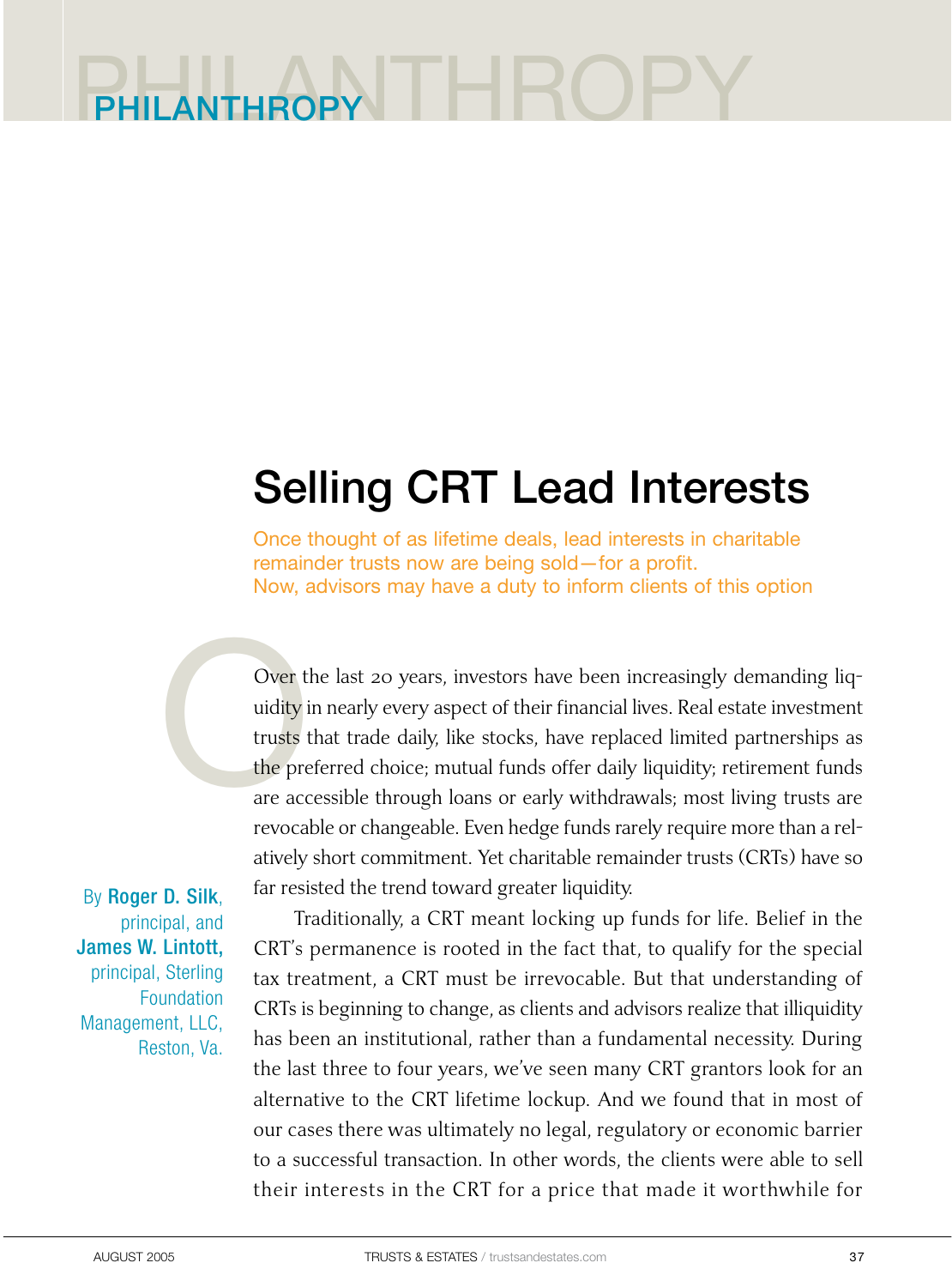There are two main reasons why people sell their lead interests in CRTs: value maximization and financial distress.

them to do so. Of course, the market for these interests is, and probably will remain, a specialized niche. Also, each transaction must be evaluated on its own merits, and an appropriate buyer matched with a seller.

#### WHY SELL?

A CRT is a split-interest trust in which the grantor retains the right to receive an income stream, usually for life. At the end of the life of the last income beneficiary, the remainder goes to charity. Clients typically create CRTs to take advantage of the immediate income tax deduction, to be able to diversify a highly appreciated asset without incurring income tax, to obtain an income stream, and because they have an interest in ultimately benefiting charity.

There seem to be two main reasons why people seek to sell their lead interests in CRTs. The first reason is value maximization. Clients and their advisors are doing the math and concluding that it simply makes more economic sense to convert a long and uncertain stream of payments into an immediate and certain lump sum.

Contrary to my expectation, the less common reason is that they are in distress due to divorce, unforeseen reversals in business, investment losses, an "upside down" NimCrut (that is to say, a net income with a makeup charitable remainder unitrust has declined in value and/or is not generating enough income to pay the grantor his full income currently), fear of Medicaid/nursing home assistance ineligibility, and threat of litigation between one or more of the parties (including advisors) associated with the trust. There is nothing like ready cash generated from the sale of a lead interest to help with these situations.

Clients who sell their interests in CRTs sometimes find they can receive a lump sum payment that is greater than the net present value of their interest. In fact, the typical seller of a CRT income interest sells because he can net more cash by selling than by holding the CRT for the rest of its term. Differential tax rates between buyer and seller are a primary factor here. The income that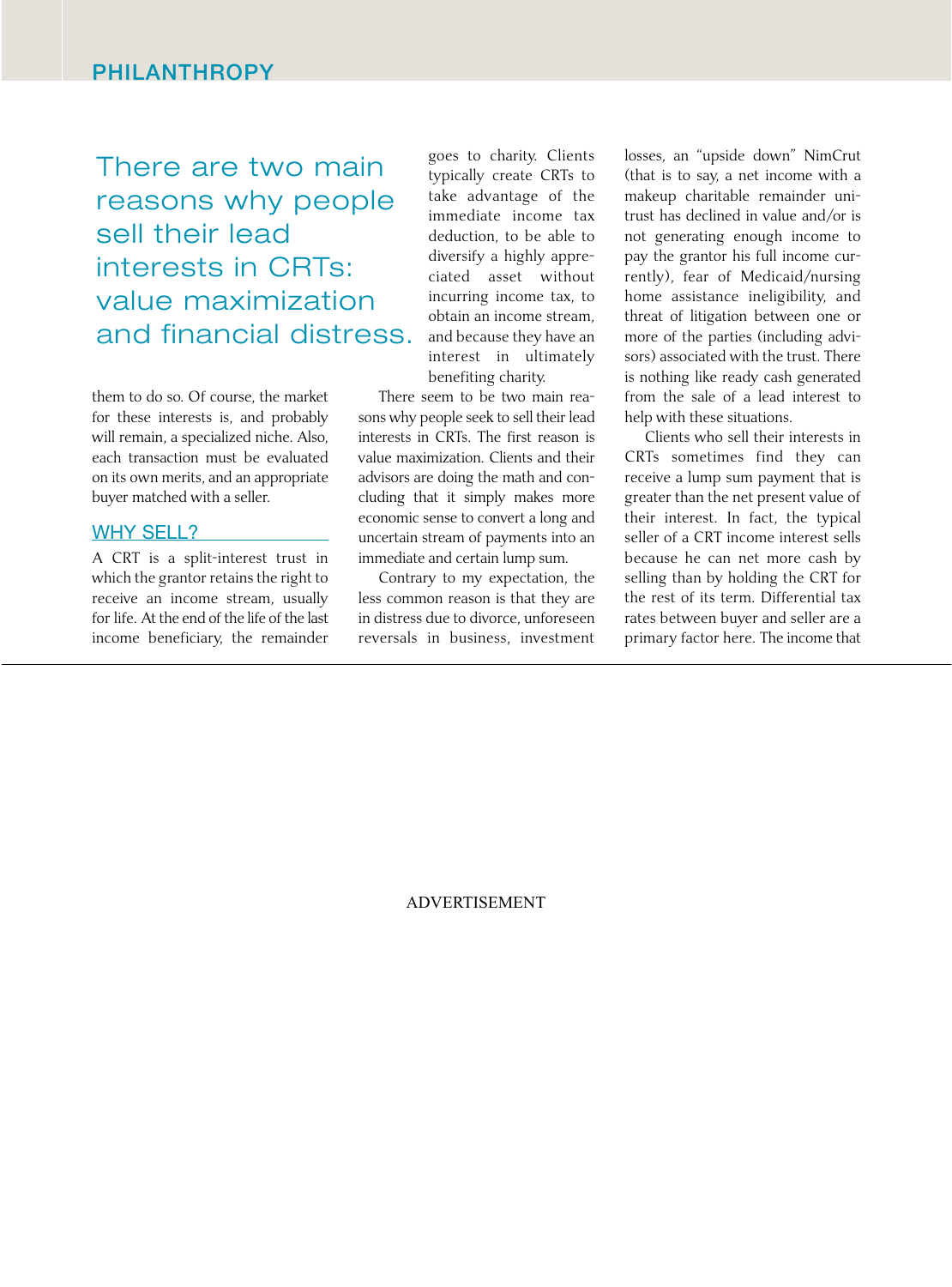comes out of a CRT is mostly or all taxable income. At an assumed average tax rate of 30 percent, the typical CRT holder gets to keep 70 percent of what comes out of the CRT.

If the buyer of a CRT interest has tax attributes (for example, net operating losses (NOLs)), capital loss carryforwards, etc.) that allow them to keep the entire dollar, then there is a 30 cent spread that can be earned.

There is nothing unusual about this tax rate differential. Different potential owners of assets, distinguished by their tax status, is the same principle that makes the municipal bond market possible. This makes it possible for the seller to get a premium, and the buyer to get a discount. It's a classic win-win situation.

#### LEGAL ISSUES

Any analysis of the legal status of a potential sale of a lead interest in a CRT must, of course, begin with the CRT document itself. However, as a general rule, in most of the larger states and a number of smaller ones, state law does not prohibit the sale of CRT lead interests. Every case must be looked at individually because each trust is different.

Once the "is it permitted?" is cleared, practitioners should look into whether the CRT has an antialienation clause.

Although well-drafted CRTs usually will not contain a spendthrift or anti-alienation clause, some do. What complicates this analysis in the case of a CRT is the widely held prohibition on self-settled spendthrift trusts.<sup>1</sup> The bulk of CRTs are self-settled.

In at least one case of a self-settled CRT, the U.S. Court of Appeals for the Eleventh Circuit held that the creditor could attach the income stream, which was the debtor's property, but not the trust corpus (which common sense says should not be attachable, because the trust corpus does not belong to the grantor).

A number of lawyers have commented that no self-settled CRT should include a spendthrift clause, because such clauses are unenforceable yet still possibly detrimental to clients; for example, by raising the cost of borrowing using the income stream as collateral, or reducing the value of that same stream in a potential sale.

Self-dealing is generally not a problem. CRTs are subject to some of the rules in Internal Revenue Code Sections 4940 to 4946.<sup>3</sup> Attention should be paid, in particular, to Section 4941, which prohibits self-dealing in cases to which Section 4941 applies. Remember, however, that the right to receive income from a trust is a separate thing from the trust itself. The trust is subject to Section 4941, but the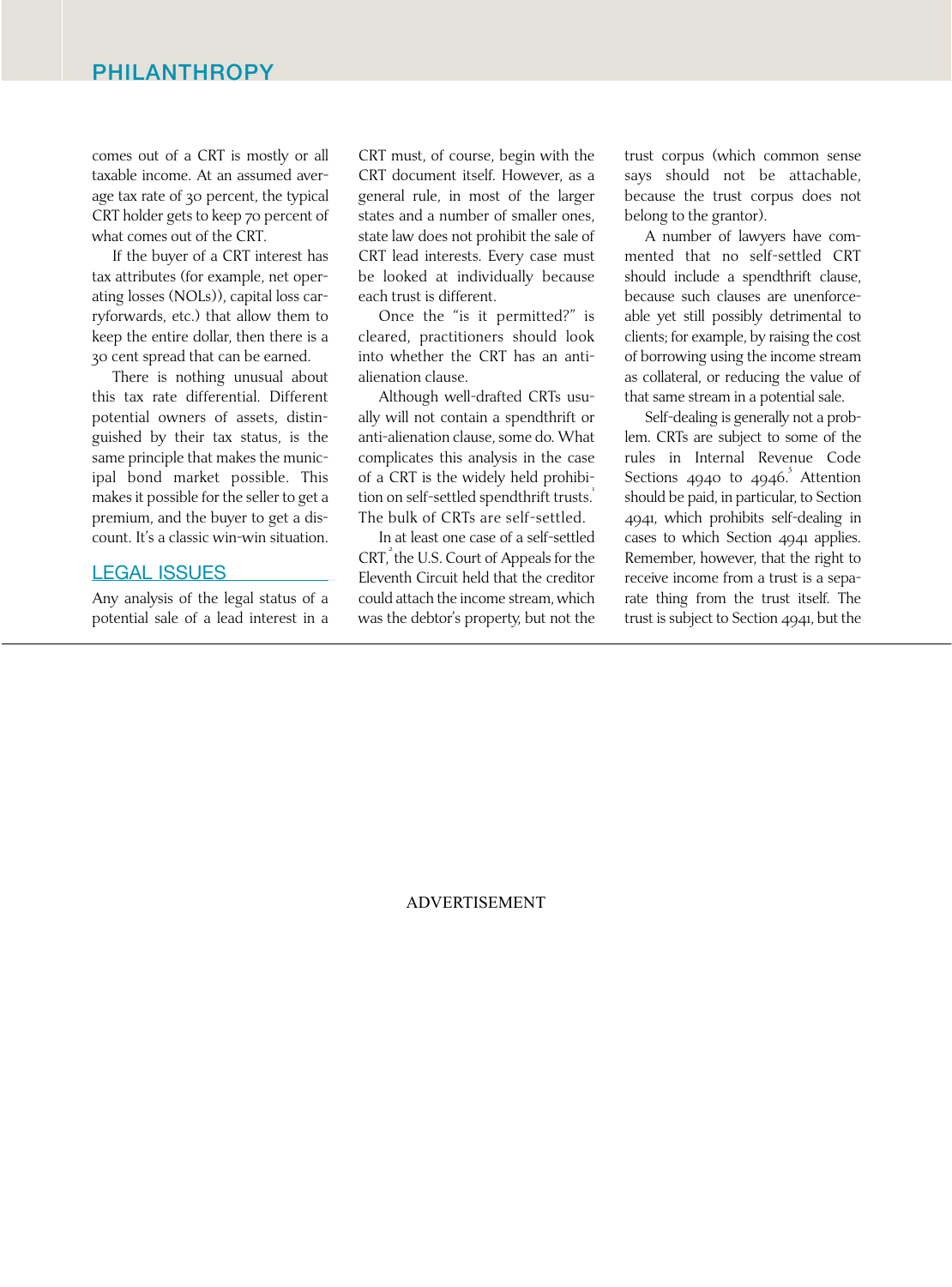right to receive income is not. According to the Internal Revenue Service, the self-dealing provision under Section 4941 and certain other private foundation rules "do not apply to amounts payable under the terms of a split-interest trust to income beneficiaries."

### TAX CONSIDERATIONS

While the taxation of amounts paid periodically to income beneficiaries under a CRT are complex, $\overline{\phantom{a}}^5$  the taxation of the sale of that income stream is surprisingly simple. The income stream is a capital asset, and the sale is taxed under the capital gain rules. The IRS provides the following analysis: "Rev. Rul. 72- 243,1972-1 C.B. 233, provides that a sale of an income interest in a trust is a sale of a capital asset within the meaning of Sections 1221 and 1222. The holding period for purposes of determining whether gain or loss from the disposition of an income interest is long term or short term, commences on the date the taxpayer first held such interest." The sale of a lead interest does not affect the deduction taken for the remainder interest, because the lead interest represents that portion of the trust value not given to charity. The seller of a lead interest sells exactly that: the lead interest. A qualified charity remains—whether named specifically or as to a class as in most trusts as the remainder beneficiary.

#### **VALUE**

The value of a lead interest to a client is the after-tax net present value of the cash flows that he expects to receive. To value an interest, therefore, it's first necessary to estimate these cash flows. The cash flows will last until the end of the

trust, which either is the end of the last lead beneficiary's life, or the stated term of the trust. For a term trust, the expected duration number can be calculated with a calendar. For a life trust, a life expectancy can be looked up in a table.

Once the number of expected payments is determined, the next step is to estimate the amount of each payment. That amount depends on the returns earned by the trust assets and the payout rate of the trust. For trusts with payout rates higher than the annual return, the amount of each payment will decline over time.

Now that we have a known number of known payments we should apply the usual discount analysis to bring each payment to a present value. Then we add each payment to get a pre-tax net present value. Finally, we apply the appropriate income tax rate to get an after-tax value.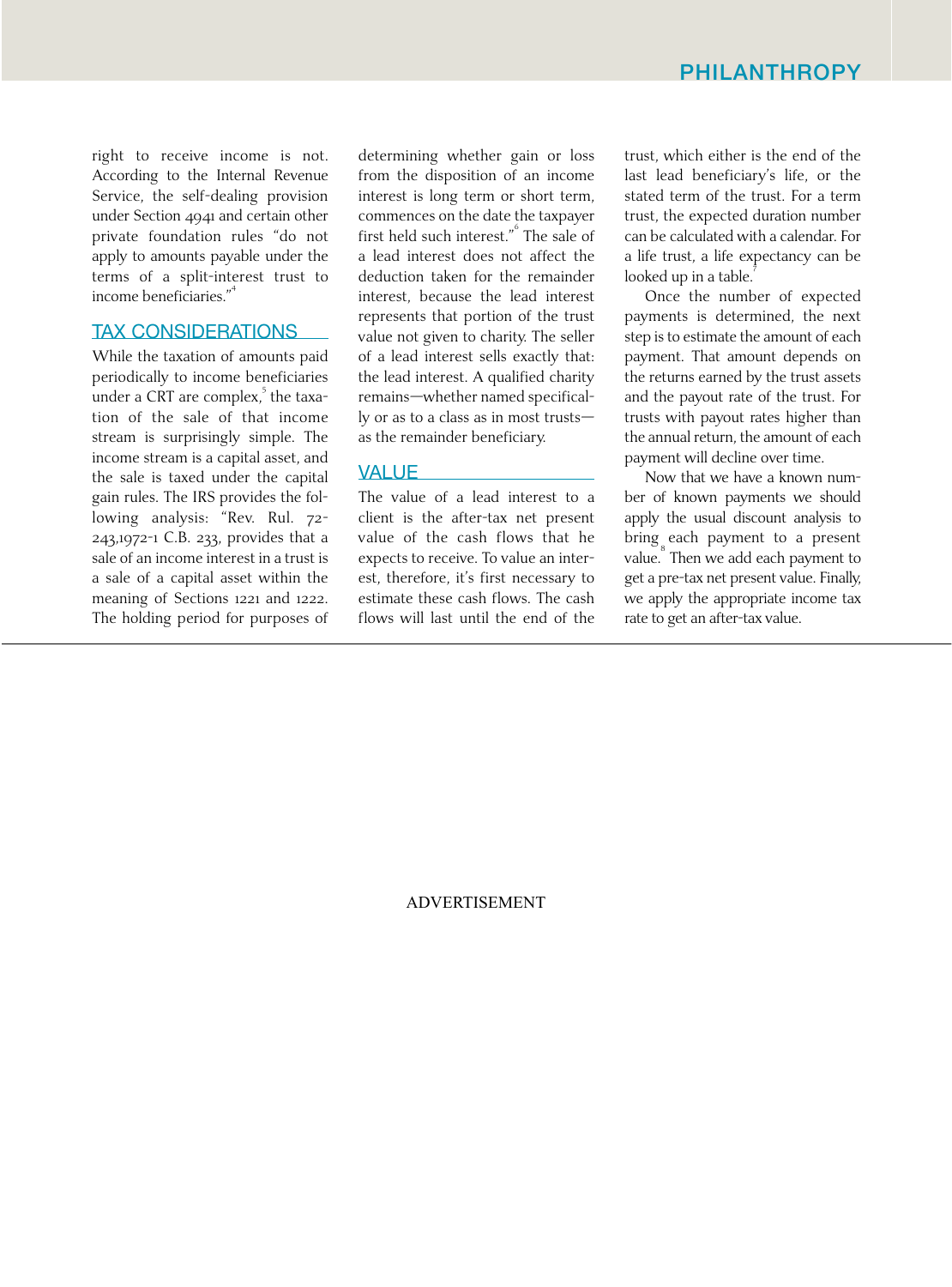#### PHILANTHROPY

#### **OPPORTUNITIES**

Clearly, there is a potential opportunity for a value-maximizing client. If a potential buyer and seller can agree on the assumptions, the stream of cash flow is worth more to whomever pays the lower tax on the stream.

Here's an example of a simple hypothetical case where husband and wife are 65 and 60 years old respectively, the payout rate on the CRUT is 8 percent, and the trust is currently worth \$1 million. We'll simplify the analysis by assuming an 8 percent investment return, so we'll see \$80,000 in pre-tax cash flow each year to the lead interest holder. The life-expectancy table (table 90CM) tells us to expect the stream to last for 25 years. The pre-tax present value of this expected cash flow discounted $\delta$ at 8 percent adds up to about \$854,000. To a buyer who can keep the entire amount, that's what it's worth. To a potential seller looking at paying 30 percent tax on the amount, it's worth only \$598,000.

Note that just because a client is selling his CRT today doesn't mean he made a mistake in setting it up. Suppose that a couple buys a house, lives in it for a few years, then sells it. Does that mean the original purchase was a mistake? Of course not. A man buys a new car, drives it for three years, and sells it for less than he paid. Was the purchase a mistake? Few would say so based solely on the fact of the sale. In fact, the entire value of every company traded on the New York Stock Exchange, about \$13 trillion, is bought and sold every year. Far from meaning that every purchase was a mistake (though of course some were), virtually all economists agree that greater liquidity in the markets for assets is a good thing, because it helps the economy allocate resources better, which in turn enhances productivity and raises the standard of living.

Similarly, a sale of a CRT lead interest does not mean that the original CRT was a mistake. The couple lived in the house; the man drove the car; and the CRT grantor got an upfront taxdeduction and income while he held the CRT interest. All sell when they have a reason to.

Moreover, the ability to sell a CRT lead interest means that a client considering a CRT no longer has to make the leap of committing to this strategy for life. By lowering this psychological hurdle, more CRTs should be created, generating more gifts to charity that would otherwise not occur.

#### DUTY TO INFORM

Most CRT grantors, and many attorneys and other fiduciaries, are not aware that the CRT lead interest is a potentially liquid asset. They should be.

According to Alan P. Dye, senior partner in the Washington-based law firm Webster, Chamberlain & Bean: "All advisors ought to know that this potential for liquidity exists. It creates important flexibility for the client, which may have significant economic value." Dye, who also is the chair of the influential Washingtonbased Non-Profit Legal and Tax Conference, goes further saying, "Professional advisors may even have a duty to be aware of, and to inform their clients, about the potential for sale of a lead interest."

In fact, Dye has this warning: "If you make the client aware and he doesn't want to do anything, no one is out. But if you don't tell him and he might have benefited, he could be injured and that could be actionable. So it's clearly a case where it makes sense to inform all clients who have CRTs that they may be able to benefit from a sale of their lead interest."

#### Endnotes

1. See, for example, Gideon Rothschild, et. al., "Self-Settled Spendthrift Trusts: Should a Few Bad Apples Spoil the Bunch?" Journal of Bankruptcy Law & Practice, Vol. 9,

#### 42 TRUSTS & ESTATES